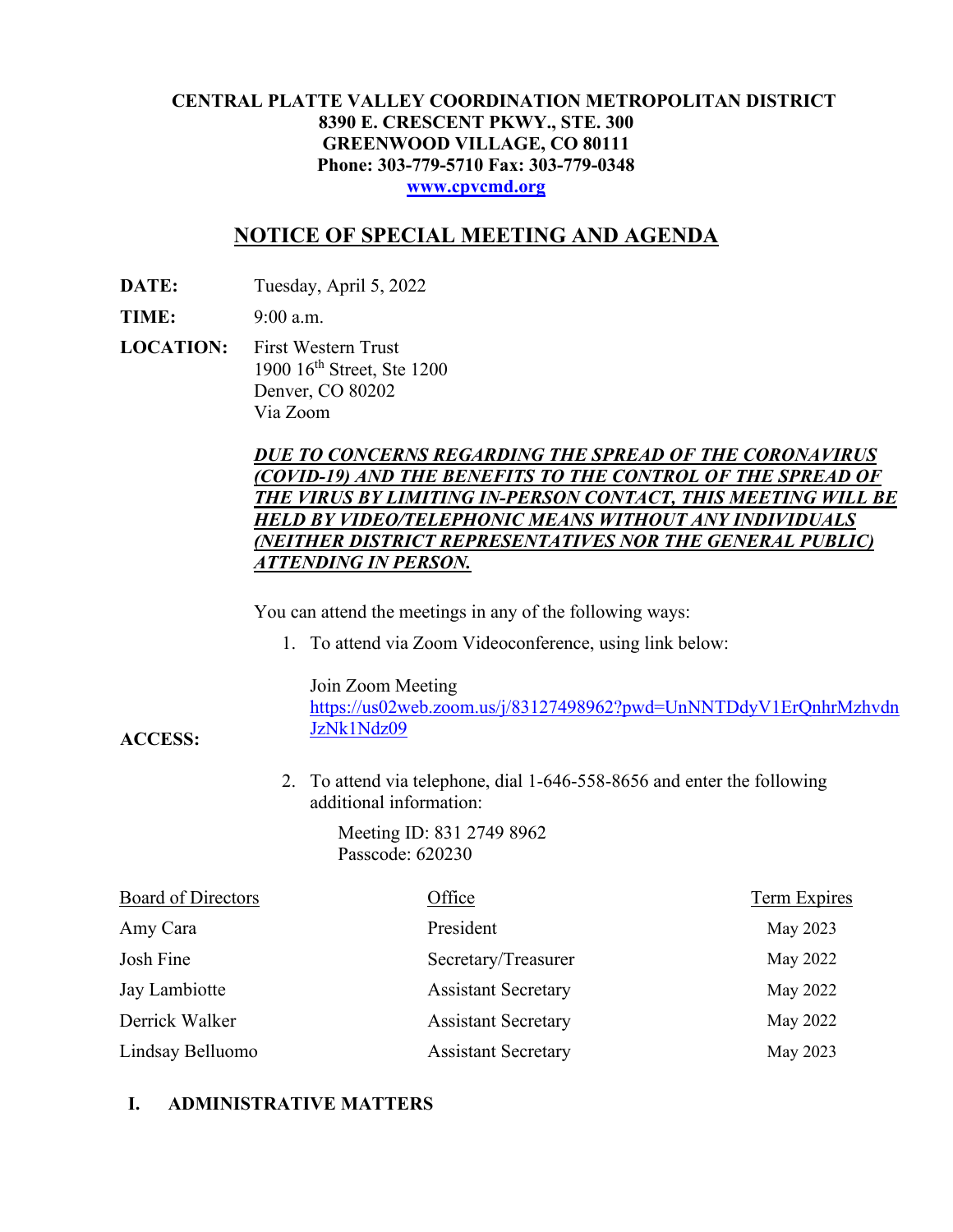- A. Call to order and approval of agenda.
- B. Present disclosures of potential conflicts of interest.
- C. Confirm quorum, location of meeting and posting of meeting notices.
- D. Public comment.

Members of the public may express their views to the Board on matters that affect the District that are otherwise not on the agenda. Comments will be limited to three (3) minutes per person.

# **II. CONSENT AGENDA**

- A. Review and consider approval of the minutes of the March 1, 2022 Special Meeting (enclosed).
- B. Accept February 28, 2022 Financial Statements and Cash Position Report (enclosed).
- C. Approve current claims (enclosed).
- D. Accept Weekly Security Report from DDP BID (enclosed).
- E. Accept Monthly Millennium Bridge and Union Gateway Bridge Elevator Report from Stealth Monitoring (to be distributed).
- F. Other.

# **III. FINANCIAL ITEMS**

A. Other.

# **IV. MANAGER ITEMS**

- A. Safety coordination efforts and updates:
	- 1. Activation.
		- i. Update on DDP coordination.
		- ii.  $17<sup>th</sup>$  Street design strategies (enclosed).
		- iii. Downtown-wide efforts and coordination.
		- iv. Fence configuration/gates.
		- v. Remove/store wooden benches.
		- vi. Approve purchase of bistro tables and chairs in an amount not to exceed \$TBD.